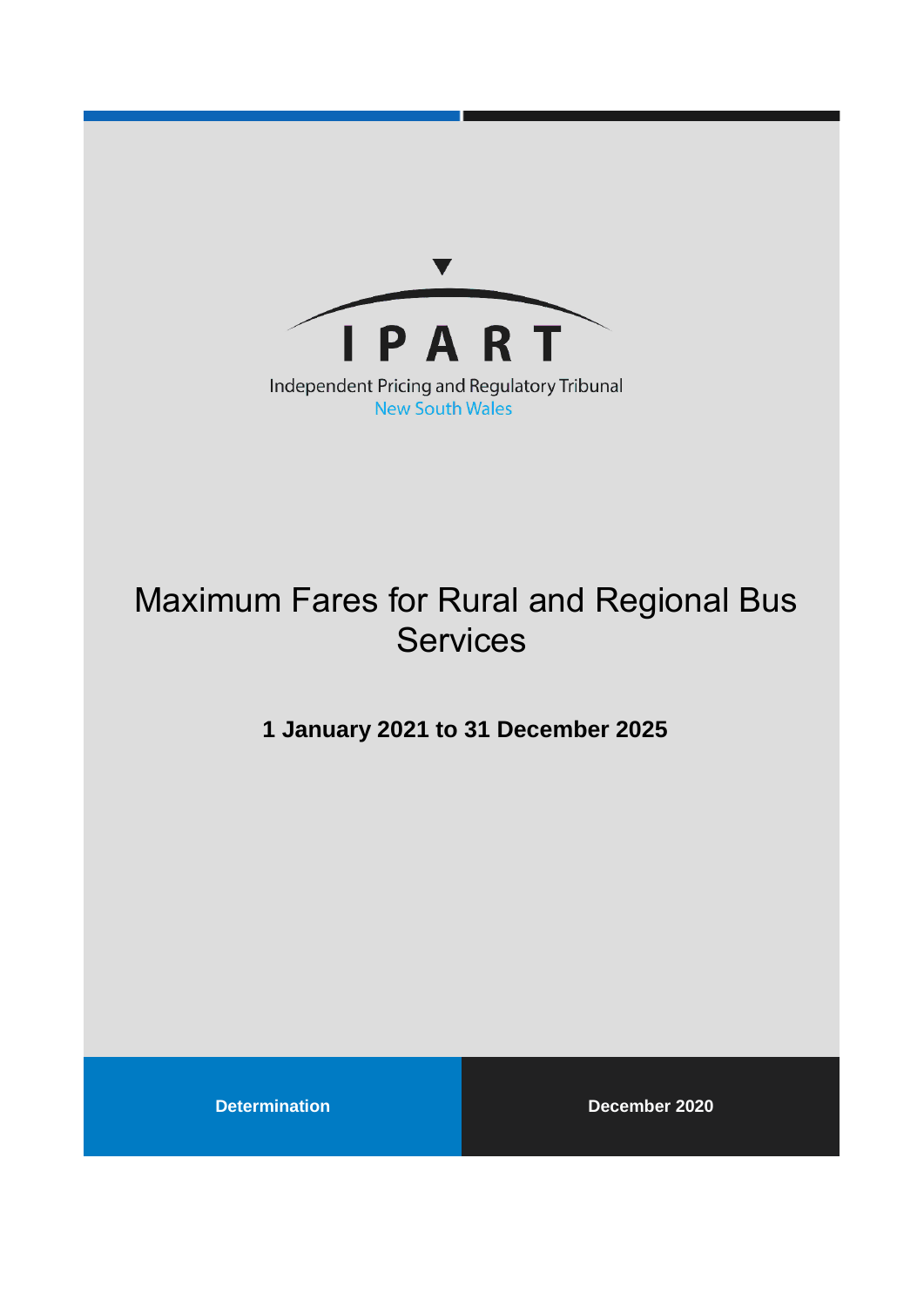#### **© Independent Pricing and Regulatory Tribunal (2020)**

With the exception of any:

- (a) coat of arms, logo, trade mark or other branding;
- (b) third party intellectual property; and
- (c) personal information such as photos of people,

this publication is licensed under the Creative Commons Attribution-NonCommercial-NoDerivs 3.0 Australia Licence.



The licence terms are available at the [Creative Commons website.](https://creativecommons.org/licenses/by-nc-nd/3.0/au/legalcode)

IPART requires that it be attributed as creator of the licensed material in the following manner: © Independent Pricing and Regulatory Tribunal (2020).

The use of any material from this publication in a way not permitted by the above licence or otherwise allowed under the *Copyright Act 1968* (Cth) may be an infringement of copyright. Where you wish to use the material in a way that is not permitted, you must lodge a request for further authorisation with IPART.

#### **Disclaimer**

This determination is published for the purpose of IPART setting prices for the relevant services. Use of this determination for any other purpose is at the user's own risk, and is not endorsed by IPART.

ISBN 978-1-76049-466-7

#### **The Independent Pricing and Regulatory Tribunal (IPART)**

We make the people of NSW better off through independent decisions and advice. IPART's independence is underpinned by an Act of Parliament. Further information on IPART can be obtained from [IPART's website](https://www.ipart.nsw.gov.au/Home).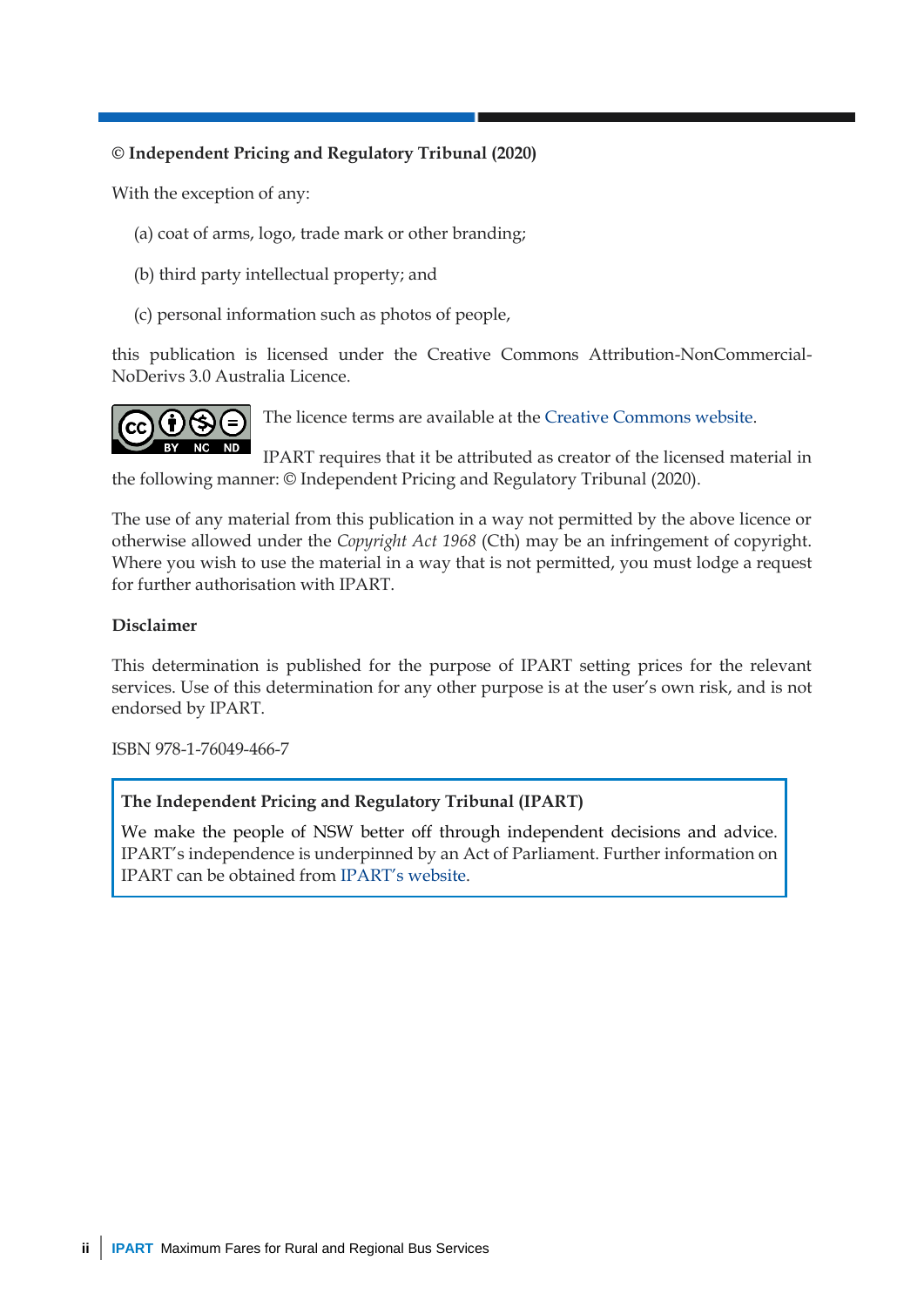## <span id="page-2-0"></span>Tribunal Members

The Tribunal members for this review are: Ms Deborah Cope Ms Sandra Gamble Mr Mike Smart

Enquiries regarding this document should be directed to a staff member:

Ineke Ogilvy (02) 9290 8473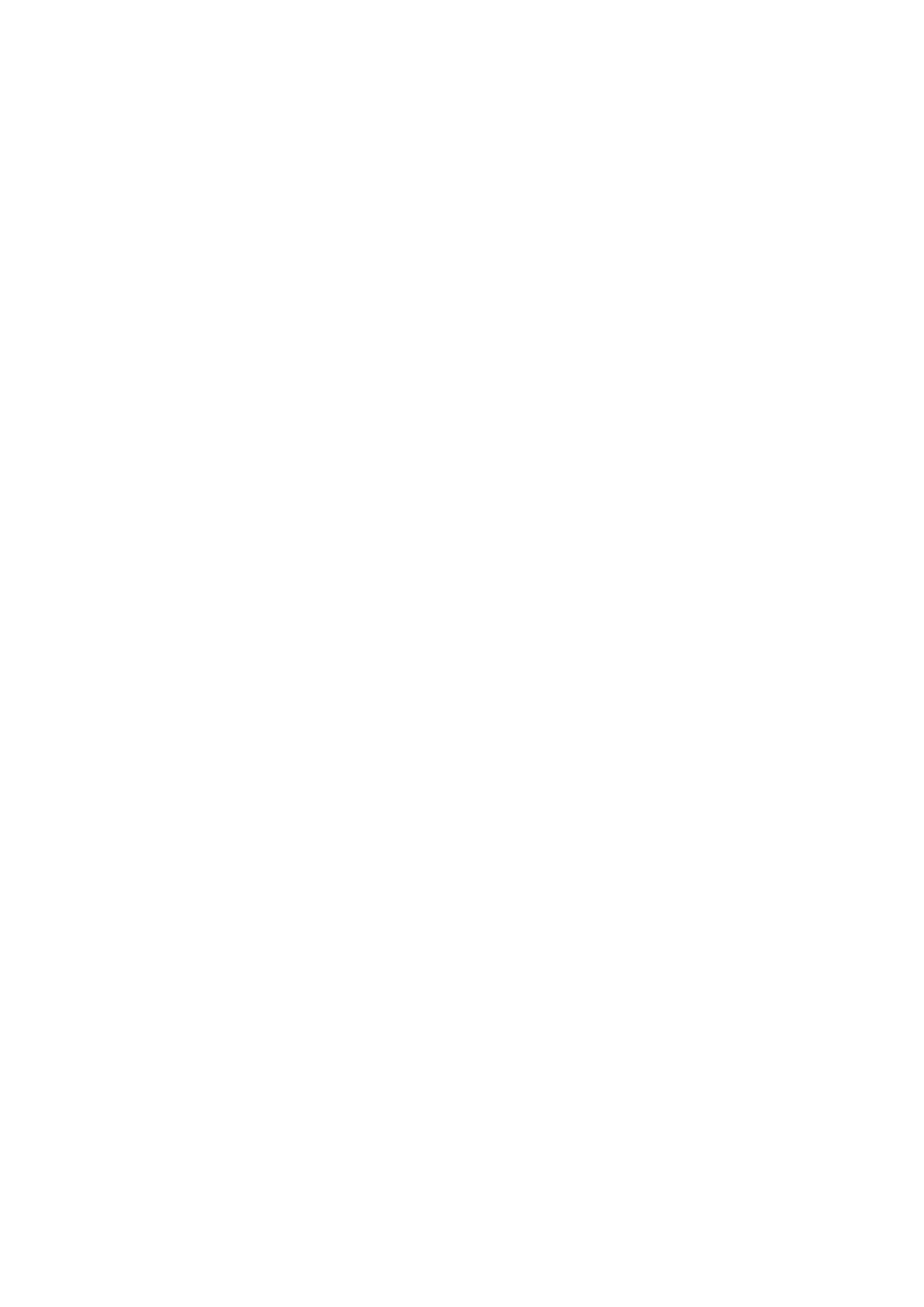## **Contents**

|                | <b>Tribunal Members</b>                                                         | Ш              |
|----------------|---------------------------------------------------------------------------------|----------------|
|                | <b>Preliminary</b>                                                              | 1              |
| 1              | Application of this determination                                               | 1              |
| $\overline{2}$ | Replacement of 2017 Determination                                               | 1              |
| 3              | Pricing schedules                                                               | 1              |
| 4              | Legislative background                                                          | 1              |
|                | <b>Maximum fares where Number of Sections Basis used</b><br><b>Schedule 1</b>   | 3              |
| 1              | Maximum fares for Single Journey Tickets                                        | 3              |
| $\overline{2}$ | Maximum fares for Daily Tickets, On-Demand Daily Tickets and Peak Daily Tickets | 4              |
|                | <b>Maximum fares where Kilometres Basis used</b><br><b>Schedule 2</b>           | 5              |
| 1              | Maximum fares for Single Journey Tickets                                        | 5              |
| $\overline{2}$ | Maximum fares for Daily Tickets, On-Demand Daily Tickets and Peak Daily Tickets | 6              |
|                | <b>Definitions and interpretation</b><br><b>Schedule 3</b>                      | $\overline{7}$ |
| 1              | Definitions                                                                     | $\overline{7}$ |
| 2              | Interpretation                                                                  | 10             |
| A              | <b>Outer Sydney Metropolitan Bus Service Contracts map</b>                      | 12             |
| B              | <b>Sydney Metropolitan Bus Service Contracts map</b>                            | 13             |

**The Co**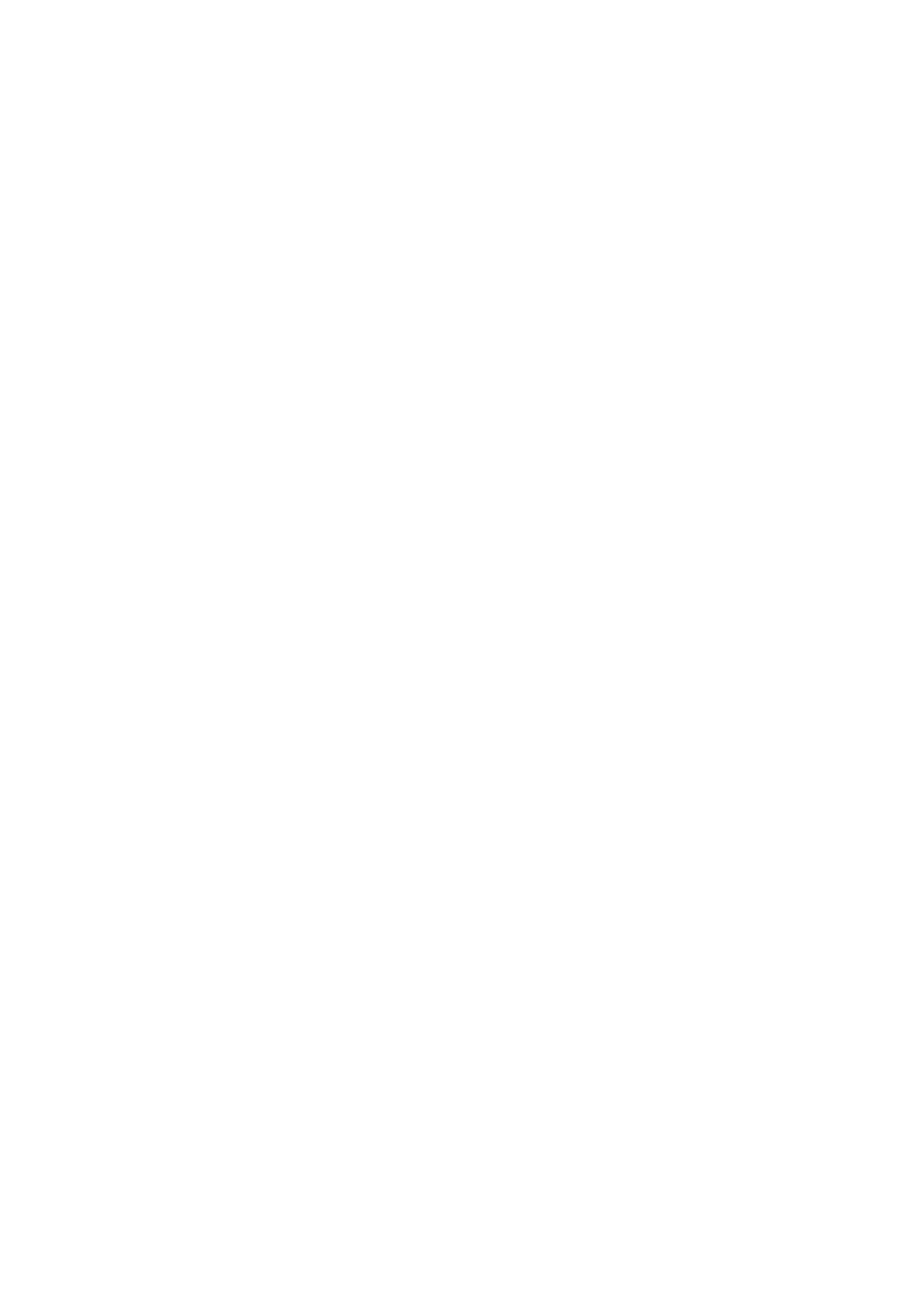## <span id="page-6-0"></span>**Preliminary**

## <span id="page-6-1"></span>**1 Application of this determination**

#### **1.1 Appropriate maximum fares for Rural and Regional Bus Services**

This determination fixes appropriate maximum fares for Rural and Regional Bus Services.

#### **1.2 Term of this determination**

- (a) This determination commences on 1 January 2021 (**Commencement Date**).
- (b) This determination applies from the Commencement Date until the earlier of:
	- (1) 31 December 2025; and
	- (2) the date on which this determination is replaced.

## <span id="page-6-2"></span>**2 Replacement of 2017 Determination**

This determination replaces the 2017 Determination from the Commencement Date.

### <span id="page-6-3"></span>**3 Pricing schedules**

- (a) If an Operator calculates a fare on a Number of Sections Basis, the appropriate maximum fares for Rural and Regional Bus Services are as set out in Schedule 1.
- (b) If an Operator calculates a fare on a Kilometres Basis, the appropriate maximum fares for Rural and Regional Bus Services are as set out in Schedule 2.

### <span id="page-6-4"></span>**4 Legislative background**

- (a) Section 123(1) of the Passenger Transport Act provides that the Minister may refer to IPART, with the approval of the Minister administering the IPART Act, all or any of the services provided by one or more Public Passenger Services for determination of, or a recommendation as to:
	- (1) appropriate maximum fares for the services;
	- (2) appropriate maximum fares for specified fares or classes of fares for the service or services.
- (b) Under section 124(1) of the Passenger Transport Act, IPART is to conduct investigations and report to the Minister on the appropriate maximum fares if a referral is made under section 123(1).
- (c) By letter dated April 2020, IPART received a referral from the Minister, with the approval of the Minister administering the IPART Act, to investigate and report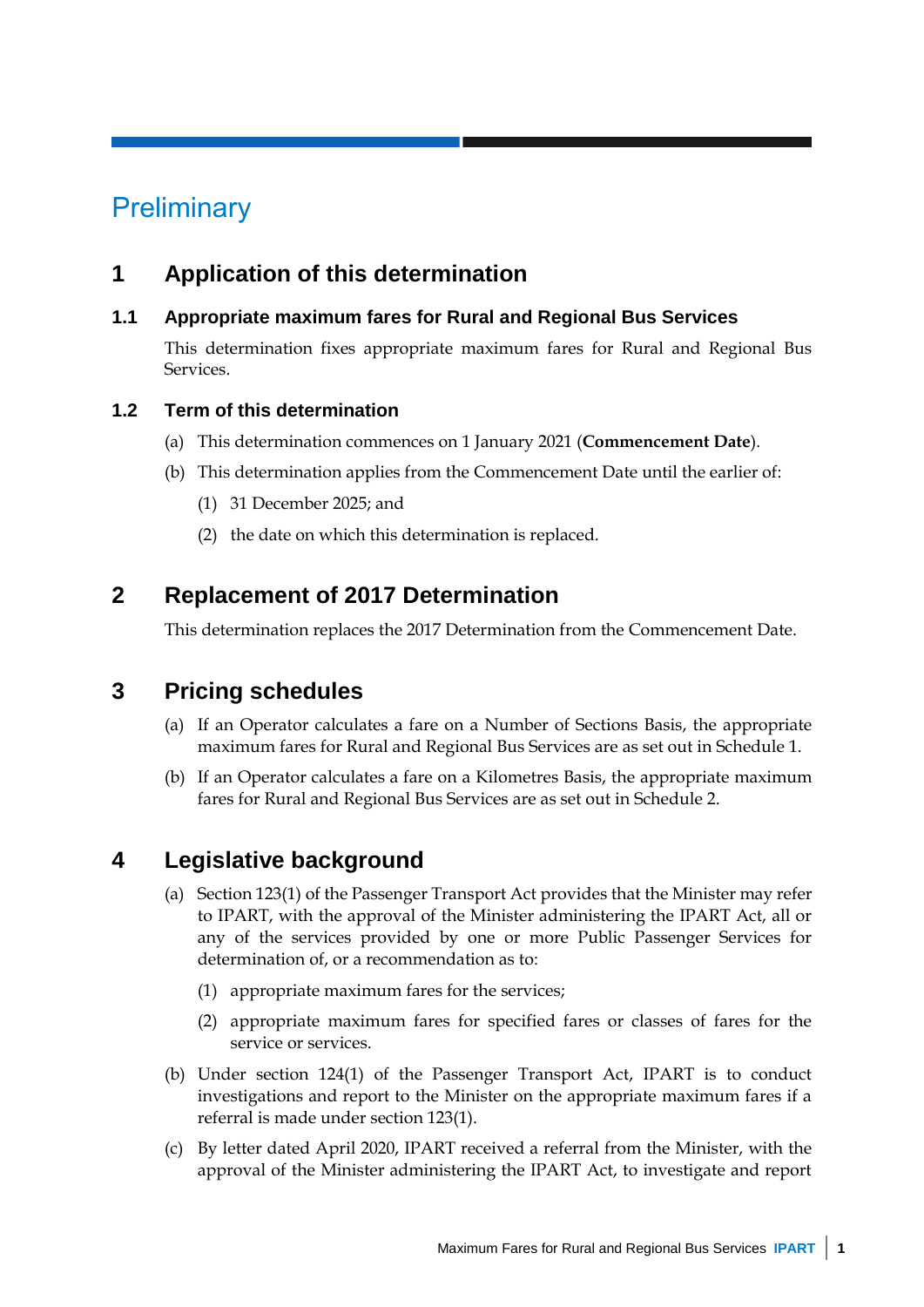on the determination of appropriate maximum fares for Rural and Regional Bus Services.

(d) In making this determination, IPART considered matters including those provided for in section 124(3) of the Passenger Transport Act and the matters that were specified by the Minister pursuant to section 123(2)(b).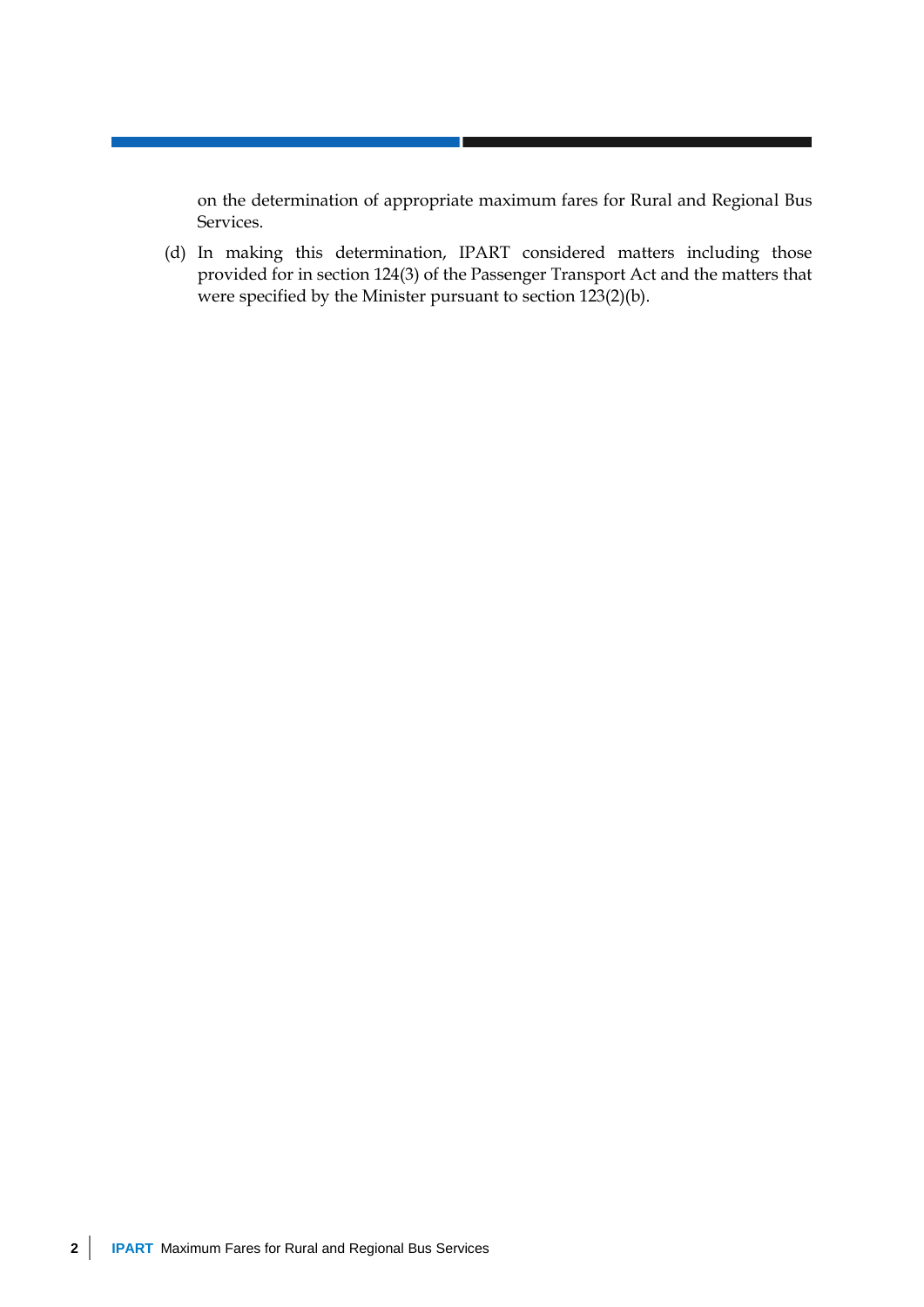## <span id="page-8-0"></span>Schedule 1 Maximum fares where Number of Sections Basis used

### **1 Maximum fares for Single Journey Tickets**

- <span id="page-8-1"></span>(a) The appropriate maximum fare for Rural and Regional Bus Services (other than On-Demand Bus Services and Peak Services) supplied under a Single Journey Ticket is the fare specified in Table 1.1 for the applicable Number of Sections Traversed.
- (b) The appropriate maximum fare for On-Demand Bus Services supplied under a Single Journey Ticket is the fare specified in Table 1.1 for the applicable Number of Sections Traversed, plus a surcharge of \$5 per Journey.
- (c) The appropriate maximum fare for Peak Services supplied under a Single Journey Ticket is the fare specified in Table 1.2 for the applicable Number of Sections Traversed.

| <b>Number of Sections Traversed</b> | Maximum fare (\$) |
|-------------------------------------|-------------------|
| $1 - 2$                             | 2.30              |
| $3-6$                               | 3.30              |
| $7 - 15$                            | 4.20              |
| $16 - 25$                           | 4.50              |
| 26-37                               | 5.90              |
| 38-56                               | 7.50              |
| 57-75                               | 10.00             |
| 76-100                              | 15.00             |
| 101-125                             | 20.00             |
| $126+$                              | 25.00             |

#### **Table 1.1 Maximum Fares for Single Journey Tickets for Rural and Regional Bus Services (except Peak Services)**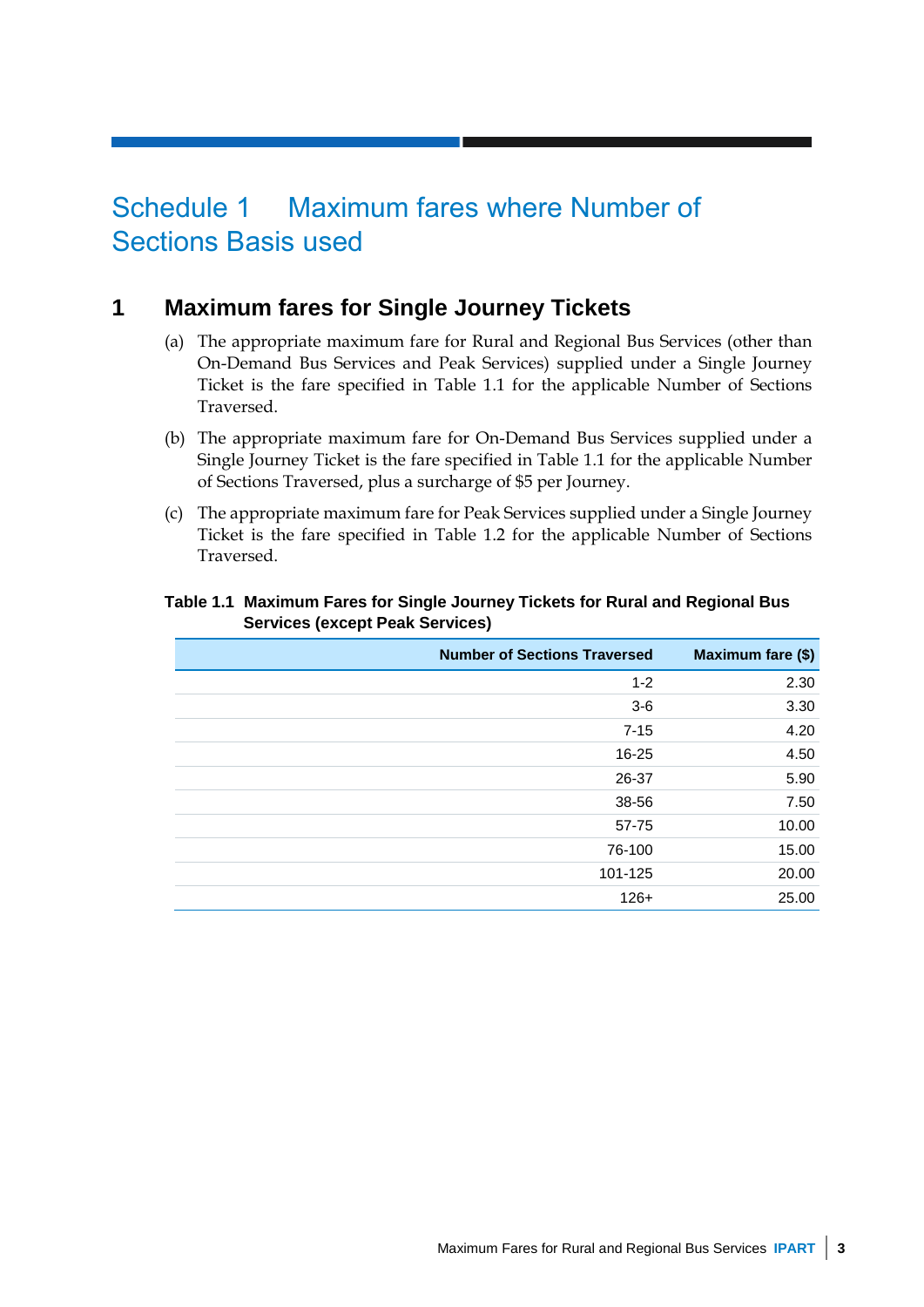| <b>Number of Sections Traversed</b> | Maximum fare (\$) |
|-------------------------------------|-------------------|
| $1 - 2$                             | 3.20              |
| $3-6$                               | 4.60              |
| $7 - 15$                            | 6.00              |
| $16 - 25$                           | 6.40              |
| 26-37                               | 8.30              |
| 38-56                               | 10.70             |

#### **Table 1.2 Maximum Fares for Single Journey Tickets for Peak Services**

### <span id="page-9-0"></span>**2 Maximum fares for Daily Tickets, On-Demand Daily Tickets and Peak Daily Tickets**

- (a) The appropriate maximum fare for a Daily Ticket is the fare specified in Table 1.3 for the applicable Maximum Number of Sections Traversed.
- (b) The appropriate maximum fare for an On-Demand Daily Ticket is the fare specified in Table 1.3 for the applicable Maximum Number of Sections Traversed, plus a surcharge of \$10 per Day.
- (c) The appropriate maximum fare for a Peak Daily Ticket is the fare specified in Table 1.4 for the applicable Maximum Number of Sections Traversed.

#### **Table 1.3 Maximum fares for Daily Tickets for Rural and Regional Bus Services (except Peak Services)**

| <b>Maximum Number of Sections Traversed</b> | Maximum fare (\$) |
|---------------------------------------------|-------------------|
| $1 - 6$                                     | 5.00              |
| 7-37                                        | 10.00             |
| 38-75                                       | 20.00             |
| 76+                                         | 30.00             |

#### **Table 1.4 Maximum fares for Peak Daily Tickets**

| <b>Maximum Number of Sections Traversed</b> | Maximum fare (\$) |
|---------------------------------------------|-------------------|
| $1 - 6$                                     | 8.00              |
| 7-37                                        | 13.00             |
| 38-56                                       | 23.00             |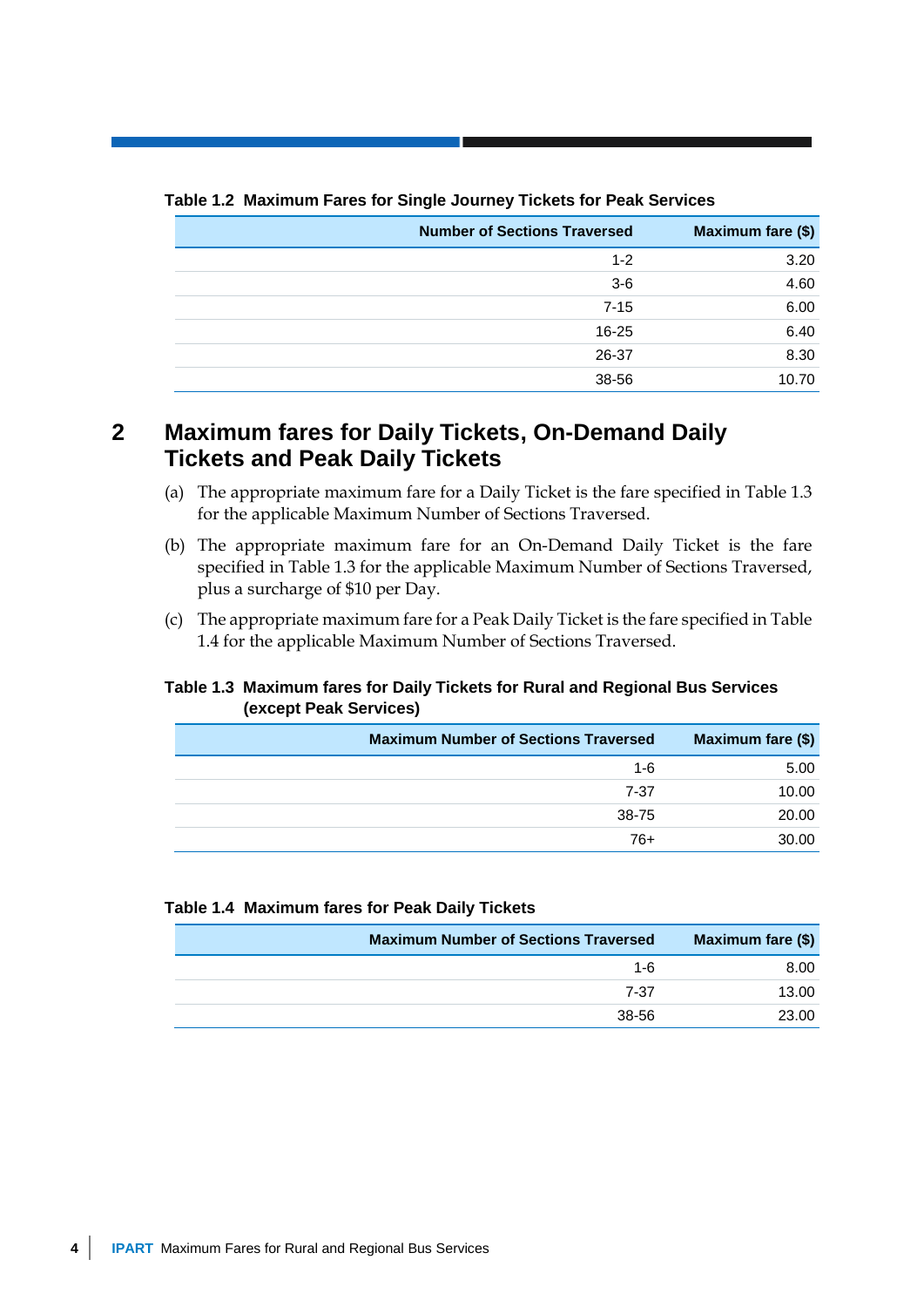## <span id="page-10-0"></span>Schedule 2 Maximum fares where Kilometres Basis used

### <span id="page-10-1"></span>**1 Maximum fares for Single Journey Tickets**

- (a) The appropriate maximum fare for Rural and Regional Bus Services (other than On-Demand Bus Services and Peak Services) supplied under a Single Journey Ticket is the fare set out in Table 2.1 for the applicable Number of Kilometres Traversed.
- (b) The appropriate maximum fare for On-Demand Bus Services supplied under a Single Journey Ticket is the fare set out in Table 2.1 for the applicable Number of Kilometres Traversed, plus a surcharge of \$5 per Journey.
- (c) The appropriate maximum fare for Peak Services supplied under a Single Journey Ticket is the fare set out in Table 2.2 for the applicable Number of Kilometres Traversed.

| <b>Number of Kilometres Traversed</b> | Maximum fare (\$) |
|---------------------------------------|-------------------|
| 0 to $\leq$ 3                         | 2.30              |
| $>3$ to $\leq 8$                      | 3.30              |
| > $8$ to ≤20                          | 4.20              |
| >20 to ≤35                            | 4.50              |
| >35 to ≤65                            | 5.90              |
| >65 to ≤90                            | 7.50              |
| >90 to ≤120                           | 10.00             |
| >120 to ≤160                          | 15.00             |
| >160 to ≤200                          | 20.00             |
| >200                                  | 25.00             |

#### **Table 2.1 Maximum Fares for Single Journey Tickets for Rural and Regional Bus Services (except Peak Services)**

#### **Table 2.2 Maximum Fares for Single Journey Tickets for Peak Services**

| <b>Number of Kilometres Traversed</b> | Maximum fare (\$) |
|---------------------------------------|-------------------|
| 0 to $\leq$ 3                         | 3.20              |
| $>3$ to $\leq 8$                      | 4.60              |
| $>8$ to $\leq 20$                     | 6.00              |
| >20 to ≤35                            | 6.40              |
| $>35$ to $\leq 65$                    | 8.30              |
| >65 to ≤90                            | 10.70             |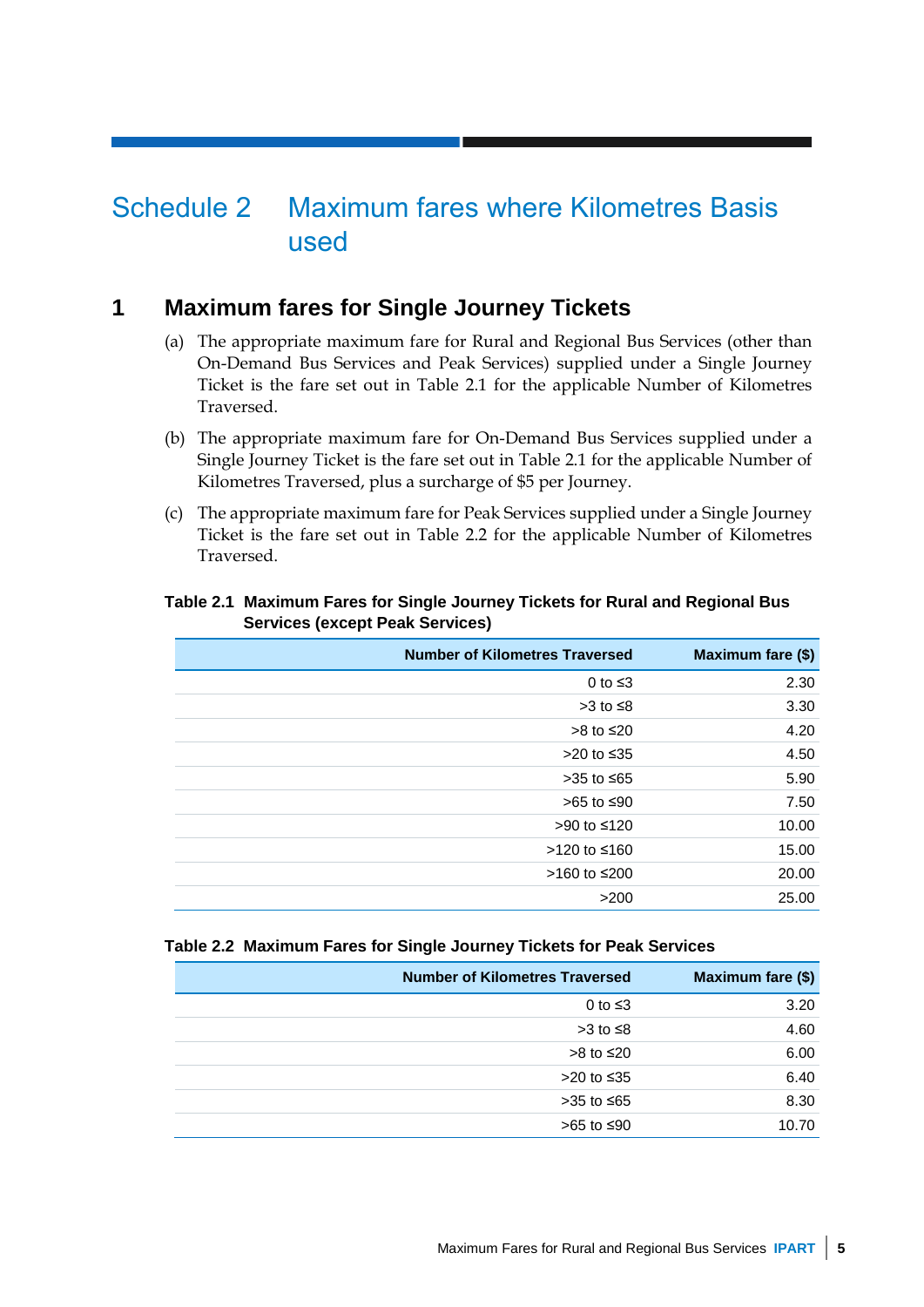## <span id="page-11-0"></span>**2 Maximum fares for Daily Tickets, On-Demand Daily Tickets and Peak Daily Tickets**

- (a) The appropriate maximum fare for a Daily Ticket is the fare set out in Table 2.3 for the applicable Maximum Number of Kilometres Traversed.
- (b) The appropriate maximum fare for an On-Demand Daily Ticket is the fare set out in Table 2.3 for the applicable Maximum Number of Kilometres Traversed, plus a surcharge of \$10 per Day.
- (c) The appropriate maximum fare for a Peak Daily Ticket is the fare set out in Table 2.4 for the applicable Maximum Number of Kilometres Traversed.

#### **Table 2.3 Maximum fares for Daily Tickets for Rural and Regional Bus Services (except Peak Services)**

| <b>Maximum Number of Kilometres Traversed</b> | Maximum fare (\$) |
|-----------------------------------------------|-------------------|
| 0 to $\leq$ 8                                 | 5.00              |
| >8 to ≤65                                     | 10.00             |
| >65 to ≤120                                   | 20.00             |
| >120                                          | 30.00             |

#### **Table 2.4 Maximum Fares for Peak Daily Tickets**

| Maximum fare (\$) | <b>Maximum Number of Kilometres Traversed</b> |
|-------------------|-----------------------------------------------|
| 8.00              | 0 to $\leq$ 8                                 |
| 13.00             | >8 to ≤65                                     |
| 23.00             | >65 to ≤90                                    |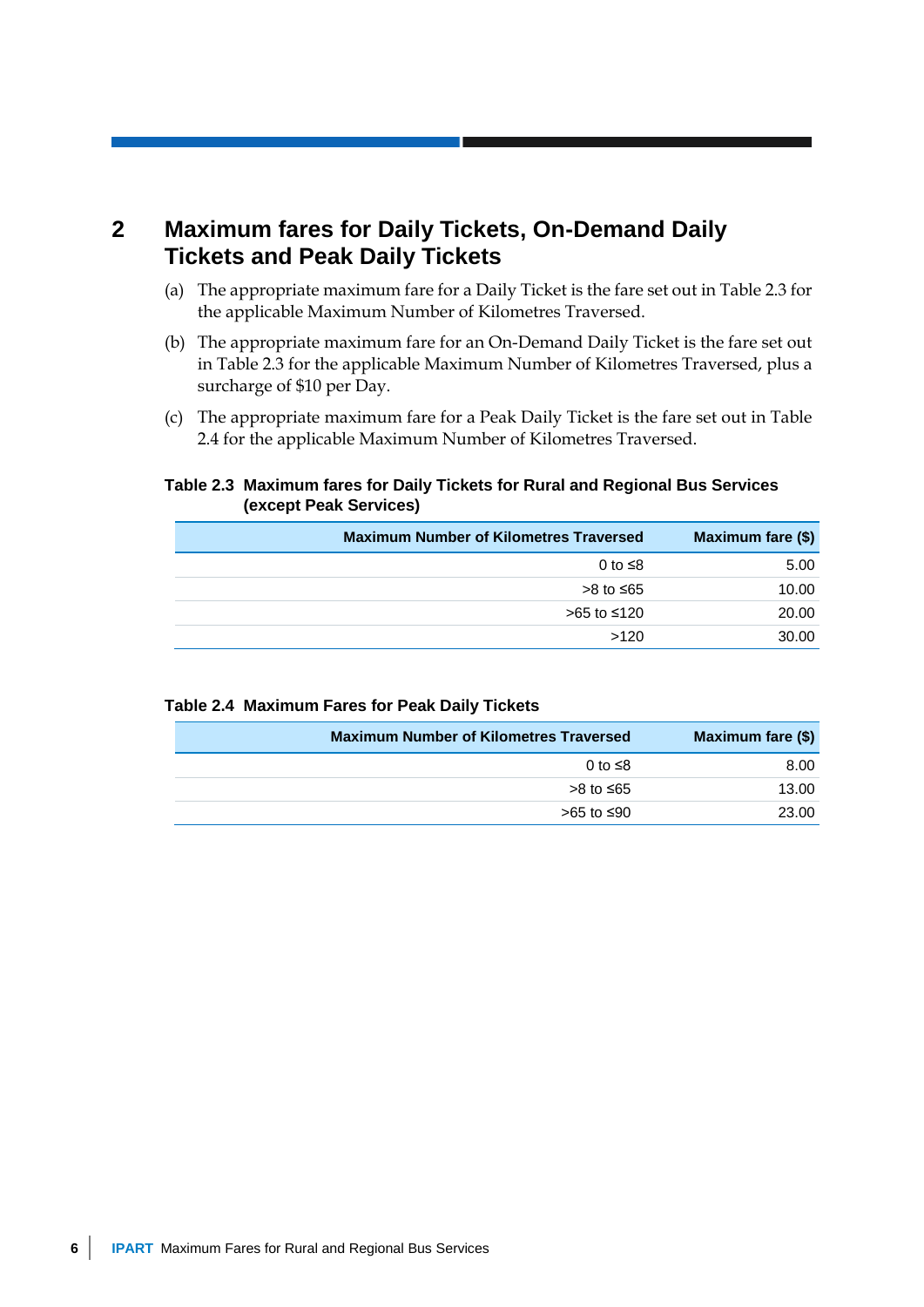## <span id="page-12-0"></span>Schedule 3 Definitions and interpretation

## <span id="page-12-1"></span>**1 Definitions**

**2017 Determination** means IPART's determination No. 6 of 2017 titled *'Maximum fares for Rural and Regional Bus Services 5 March 2018 to 31 December 2020'*.

**Bus Service** has the meaning given to that term in section 4(1) of the Passenger Transport Act.

**Commencement Date** has the meaning set out in clause 1.2(a) of the Preliminary section of this determination.

**Daily Ticket** means a Ticket which entitles a passenger to make an unlimited number of Journeys on Rural and Regional Bus Services (excluding On-Demand Bus Services and Peak Services) during a single Day, regardless of whether the Journeys are made with a single Operator or multiple different Operators.

**Day** means a period of 24 hours beginning at 4.00am.

**IPART** means the Independent Pricing and Regulatory Tribunal of New South Wales established under the IPART Act.

**IPART Act** means the *Independent Pricing and Regulatory Tribunal Act 1992* (NSW).

**Journey** means either of the following:

- (a) a single Trip, other than a Trip which is part of a succession of Trips of the kind described in paragraph (b) below; or
- (b) a succession of Trips, provided that:
	- (i) each Trip in the succession is taken on the same Day;
	- (ii) each Trip in the succession is taken by the same passenger;
	- (iii) each Trip in the succession is taken on a Rural and Regional Bus Service provided by the same Operator;
	- (iv) each Trip in the succession begins no later than 60 minutes after the end of the previous Trip in the succession; and
	- (v) no Trip in the succession traverses the same route, or a substantial part of the same route, as any other Trip in the succession, whether in the same or the opposite direction.

**Note: The intention behind sub-paragraph (v) in paragraph (b) of the definition of Journey is to exclude return travel.**

**Kilometres Basis** means calculating the fare for a Rural and Regional Bus Service by reference to the number of kilometres (of parts of kilometres) traversed while on a bus.

**[Note: For example, if a Journey is 1.1km long, the passenger has traversed two kilometres or parts of kilometres.]**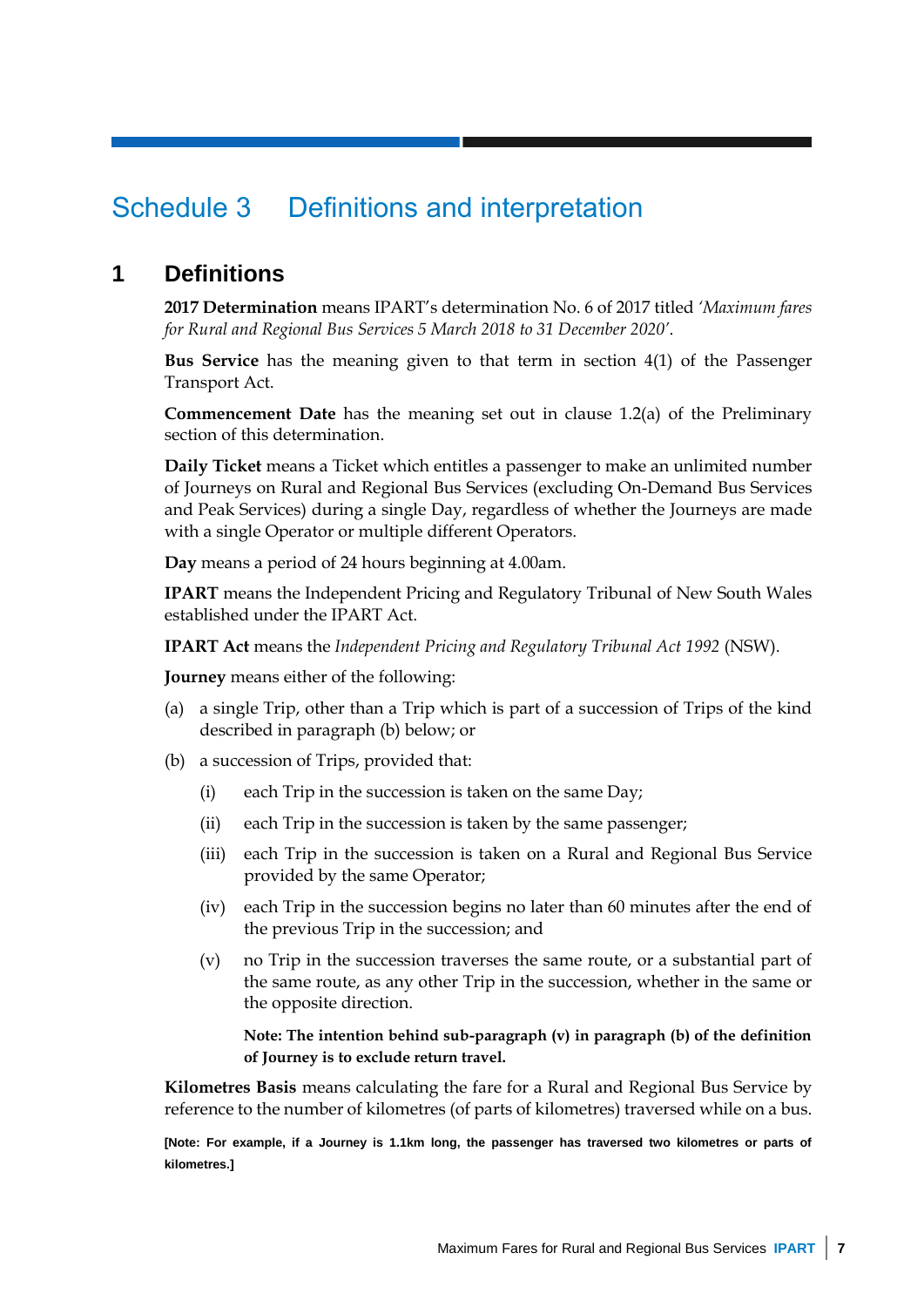**Maximum Number of Kilometres Traversed** means the largest number of kilometres (or parts of kilometres) that a passenger traverses on a Journey under a Daily Ticket during a single Day.

**[Note: For example, if a passenger's longest Journey in a day is 15.1km, the Maximum Number of Kilometres Traversed is 16.]**

**Maximum Number of Sections Traversed** means the largest number of Sections (or parts of Sections) that a passenger traverses on a Journey under a Daily Ticket during a single Day.

**Minister** means the Minister administering the Passenger Transport Act.

**Number of Kilometres Traversed** means the number of kilometres (or parts of kilometres) that a passenger traverses on a Journey under a Single Journey Ticket.

**Number of Sections Basis** means calculating the fare for a Rural and Regional Bus Service by reference to the number of Sections (or parts of Sections) the passenger traverses while on a bus.

**Number of Sections Traversed** means the number of Sections (or parts of Sections) that a passenger traverses on a Journey under a Single Journey Ticket.

**On-Demand Bus Services** means those Rural and Regional Bus Services (excluding Peak Services) which:

- (a) are provided only if requested by one or more customers; and
- (b) lack either or both of a regular:
	- (i) route; and
	- (ii) timetable.

**On-Demand Daily Ticket** means a Ticket which entitles a passenger to make an unlimited number of Journeys on all Rural and Regional Bus Services during a single Day, regardless of whether the Journeys are made with a single Operator or multiple different Operators.

**[Note: An On-Demand Daily Ticket entitles a passenger to take unlimited Journeys on all Rural and Regional Bus Services whether or not they are On-Demand Bus Services.]**

**Operator** means a person who provides a Bus Service under a Passenger Service Contract*.*

**Passenger Service Contract** has the meaning given to that term in section 4(1) of the Passenger Transport Act.

**Passenger Transport Act** means the *Passenger Transport Act 2014* (NSW).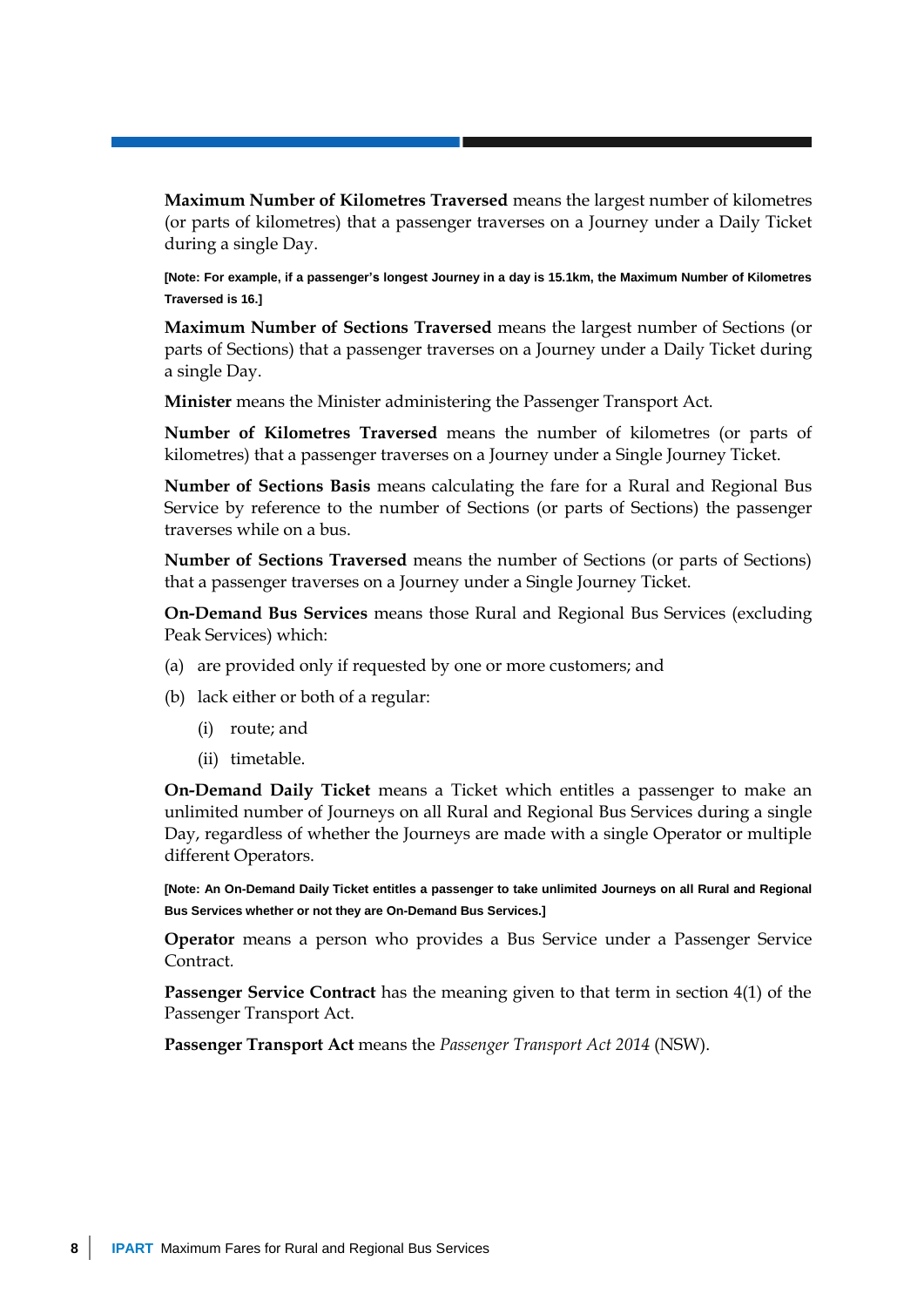**Peak Daily Ticket** means a Ticket which entitles a passenger to make an unlimited number of Journeys on Rural and Regional Bus Services (excluding On-Demand Bus Services) during a single Day, regardless of whether the Journeys are made with a single Operator or multiple different Operators.

**[Note: A Peak Daily Ticket entitles a passenger to take unlimited Journeys on all Rural and Regional Bus Services whether or not they are Peak Services (except On-Demand Bus Services).]**

**Peak Services** means the Rural and Regional Bus Services:

- (a) specified by Transport for NSW by notice published on its website for the purposes of this definition from time to time; and
- (b) on which a passenger:
	- (i) traverses a maximum of 56 Sections where an Operator calculates a fare on a Number of Sections Basis; or
	- (ii) traverses a maximum of 90 kilometres (or parts of kilometres) where an Operator calculates a fare on a Kilometres Basis.

**Public Passenger Service** has the meaning given to that term in section 5 of the Passenger Transport Act.

#### **Rural and Regional Bus Services**:

- (a) means all Bus Services to which Division 2 of Part 7 of the Passenger Transport Act applies which are supplied:
	- (i) under a Passenger Service Contract; and
	- (ii) in, or partly in, a Rural and Regional Contract Region; and
- (b) excludes, for the avoidance of doubt, any NSW TrainLink bus or coach service.

**Rural and Regional Contract Region** means all areas of New South Wales other than the regions:

- (a) numbered 1-12 on the map in Appendix A to this determination; and
- (b) the regions numbered 1-10 and 12-15 on the map in Appendix B to this determination.

**Sections** means portions of a bus route, each approximately 1.6 kilometres long, into which the route is divided by an Operator for the purposes of calculating fares.

**Single Journey Ticket** means a Ticket which entitles a passenger to make one Journey.

**Ticket** means the proof of entitlement to travel on a Rural and Regional Bus Service.

**Transport for NSW** means Transport for NSW as constituted under the *Transport Administration Act 1988* (NSW).

**Trip** means a single instance of travel using a Rural and Regional Bus Service in which a passenger boards a bus at one location, travels on that bus, and disembarks that bus at a second location.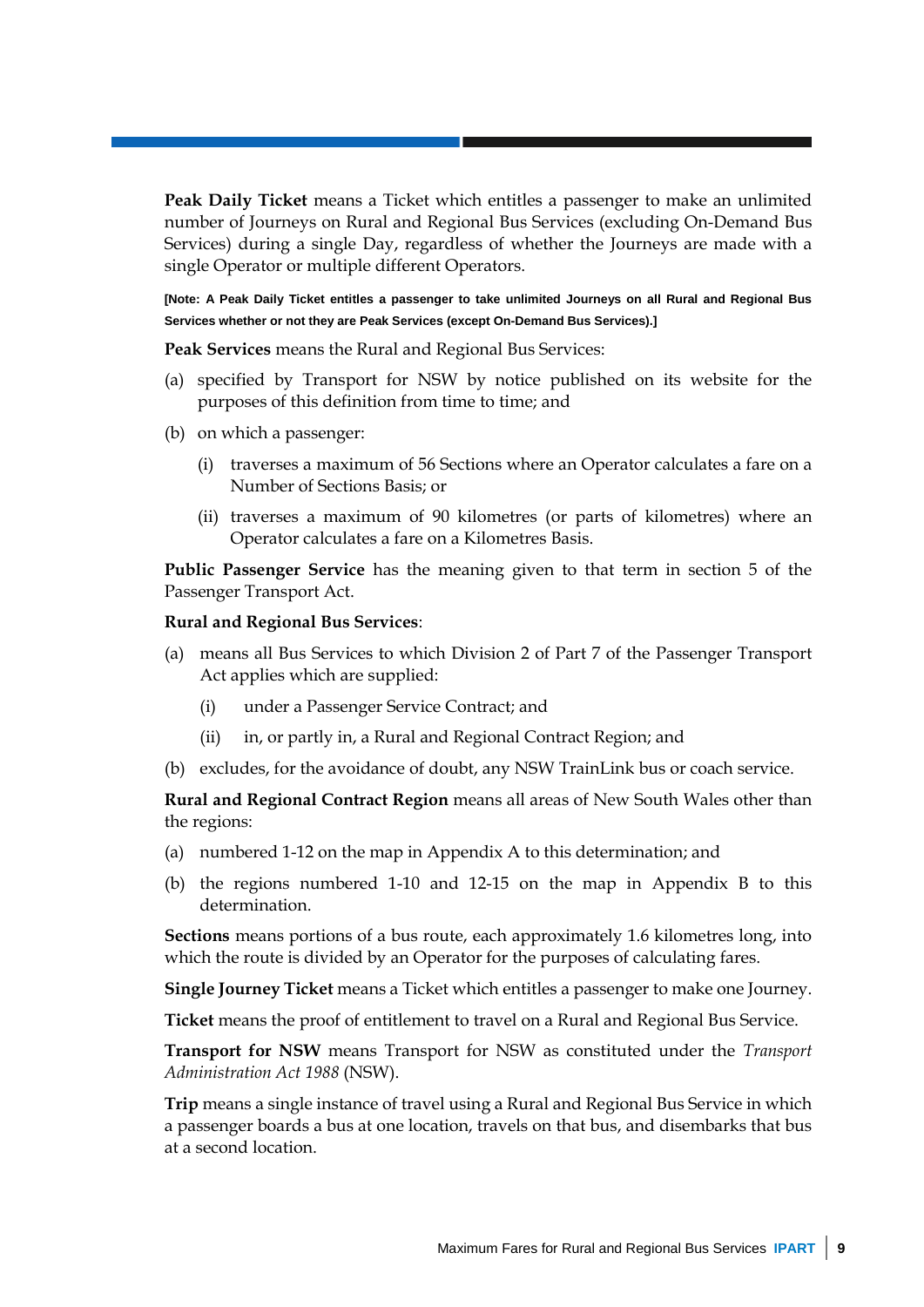### <span id="page-15-0"></span>**1 Interpretation**

#### **1.1 General provisions**

In this determination:

- (a) headings are for convenience only and do not affect the interpretation of this determination;
- (b) a reference to a schedule, clause, paragraph or table is a reference to a schedule to, clause of, paragraph in, or table in, this determination unless otherwise indicated;
- (c) a construction that would promote a purpose or object expressly or impliedly underlying the IPART Act or the Passenger Transport Act is to be preferred to a construction that would not promote that purpose or object;
- (d) words or expressions importing the singular include the plural and vice versa;
- (e) a reference to a law or statute includes regulations, ordinances, by-laws, rules, codes and other instruments (including licences) under it and consolidations, amendments, re-enactments or replacements of them or of the law or statute itself;
- (f) where a word or expression is defined, other grammatical forms of that word or expression have a corresponding meaning;
- (g) a reference to a person includes a reference to the person's executors, administrators, successors, replacements (including, but not limited to, persons taking by novation), agents and assigns;
- (h) a reference to a body, whether statutory or not:
	- (i) which ceases to exist; or
	- (ii) whose powers or functions are transferred to another body;

is a reference to the body which replaces it or which substantially succeeds to its powers or functions; and

(i) a reference to a business name which is replaced by a different business name is taken to be a reference to the replacement business name.

#### **1.2 Explanatory notes and clarification notice**

- (a) Explanatory notes and examples do not form part of this determination, but in the case of uncertainty may be relied on for interpretation purposes.
- (b) IPART may publish a clarification notice in the NSW Government Gazette to correct any manifest error in this determination. Such a clarification notice is taken to form part of this determination.

#### **1.3 Maximum fares inclusive of GST**

(a) Maximum prices specified in this determination include GST.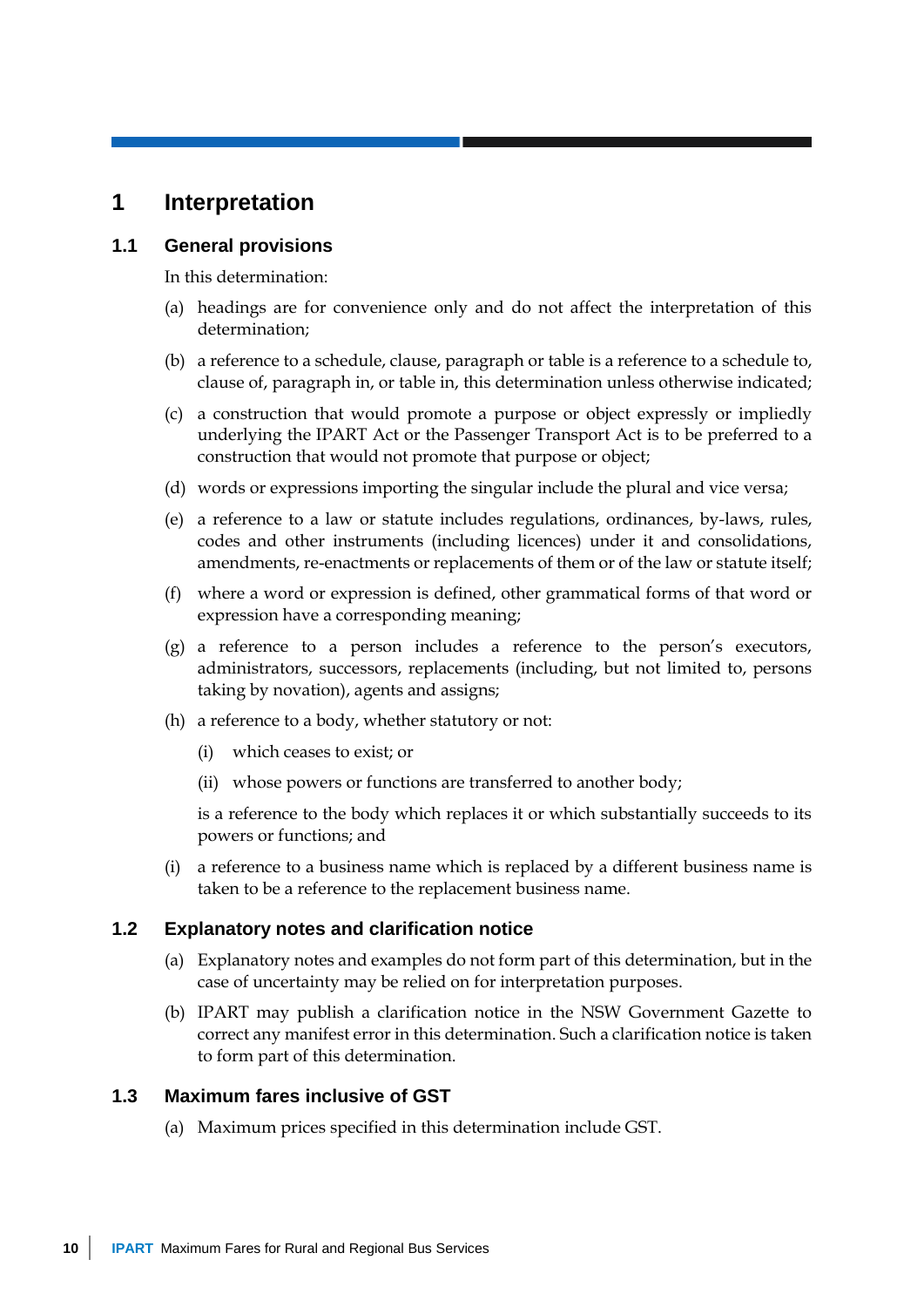**Appendices**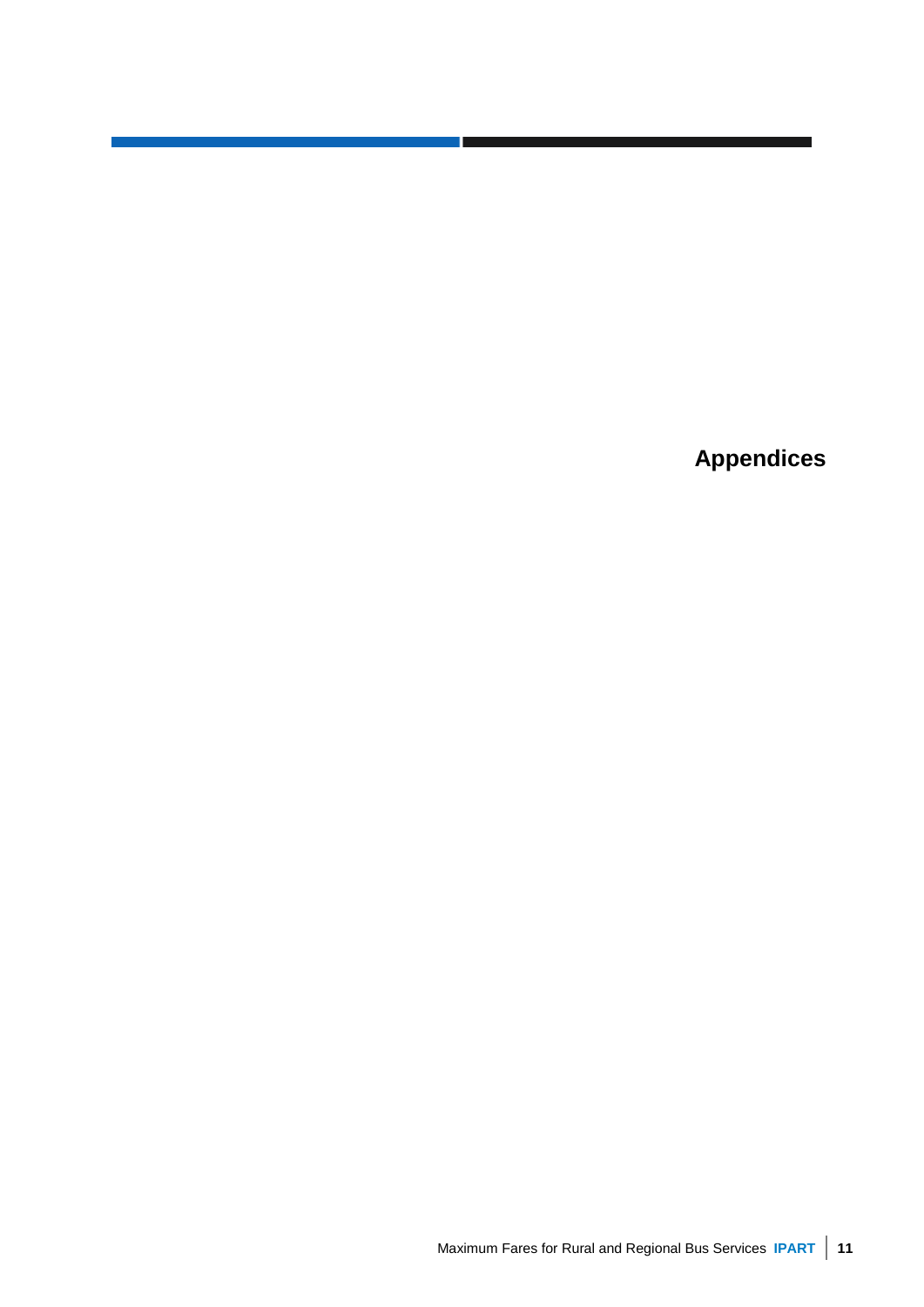# <span id="page-17-0"></span>A Outer Sydney Metropolitan Bus Service Contracts map